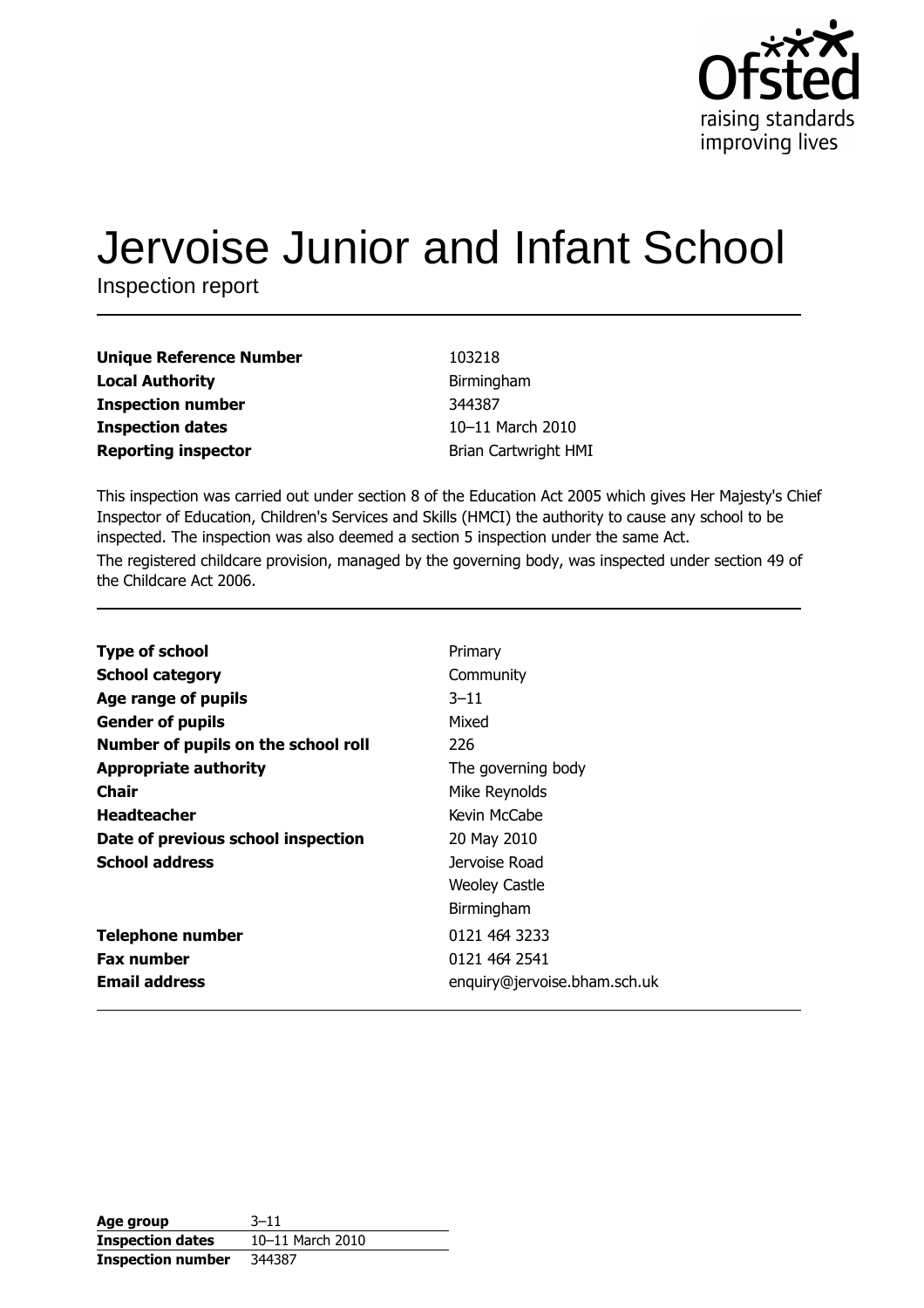Number of children on roll in the registered childcare provision Date of last inspection of registered childcare provision

Not previously inspected

The Office for Standards in Education, Children's Services and Skills (Ofsted) regulates and inspects to achieve excellence in the care of children and young people, and in education and skills for learners of all ages. It regulates and inspects childcare and children's social care, and inspects the Children and Family Court Advisory Support Service (Cafcass), schools, colleges, initial teacher training, work-based learning and skills training, adult and community learning, and education and training in prisons and other secure establishments. It rates council children's services, and inspects services for looked after children, safequarding and child protection.

Further copies of this report are obtainable from the school. Under the Education Act 2005, the school must provide a copy of this report free of charge to certain categories of people. A charge not exceeding the full cost of reproduction may be made for any other copies supplied.

If you would like a copy of this document in a different format, such as large print or Braille, please telephone 08456 404045, or email enquiries@ofsted.gov.uk.

You may copy all or parts of this document for non-commercial educational purposes, as long as you give details of the source and date of publication and do not alter the documentation in any way.

Royal Exchange Buildings St Ann's Square Manchester M2 7LA T: 08456 404045 Textphone: 0161 618 8524 E: enquiries@ofsted.gov.uk W: www.ofsted.gov.uk © Crown copyright 2010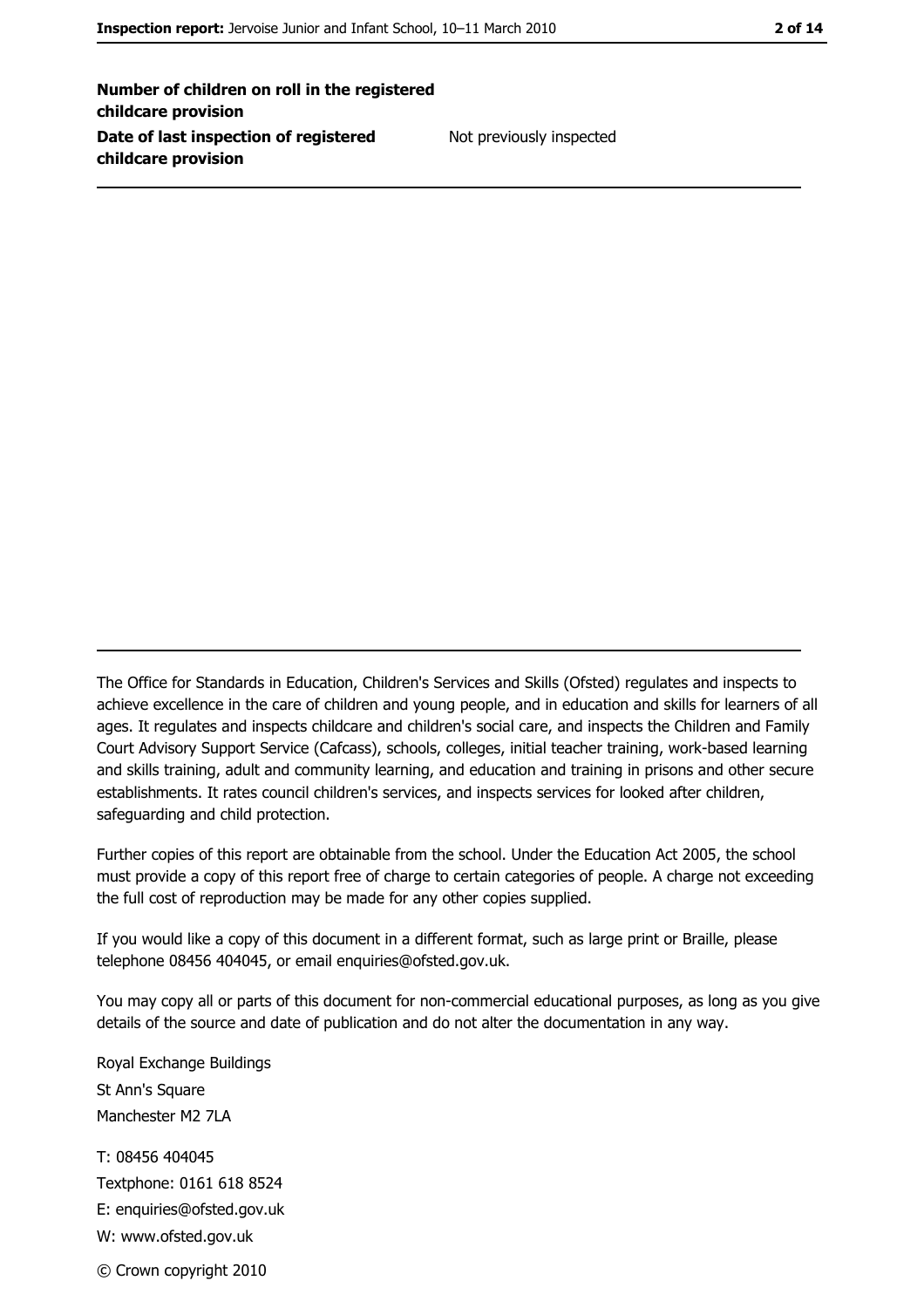# **Introduction**

This inspection was carried out at no notice by one of Her Majesty's Inspectors and one additional inspector. Inspectors spent the majority of their time in lessons, looking at the quality of teaching and learning. They observed all nine teachers at least once in the 14 lessons seen, met with senior managers, teaching staff and subject coordinators. They met with groups of parents, and groups of pupils. They also met with the Chair of Governors, the head of the partner children's centre and the nursery manager, and a representative of the local authority. They observed the school's work, scrutinised documents including governing body minutes and records of local authority monitoring visits, and conducted a thorough examination of pupils' work. Parental questionnaires are not normally distributed for monitoring inspections conducted under section 8 of the Education Act 2005, unless inspectors have specific reasons to request that the school does so.

The inspection team reviewed many aspects of the school's work. It looked in detail at the following aspects:

- the quality of teaching and learning in all classes
- the standard of pupils' work across the school.

## Information about the school

The school serves an urban area that has high economic disadvantage. The proportion of pupils eligible for free school meals is much higher than the national average. The proportion of pupils with special educational needs and/or disabilities is above the national average. The proportion of pupils with statements of special education needs is lower than average. When the school was inspected in May 2008, it was judged to require special measures. Since then the school has appointed a new headteacher and deputy headteacher, and a new Chair of Governors. There have also been several changes of teaching staff, and the school now has a full complement of permanent qualified teachers. The school is in partnership with a neighbouring nursery school and children's centre.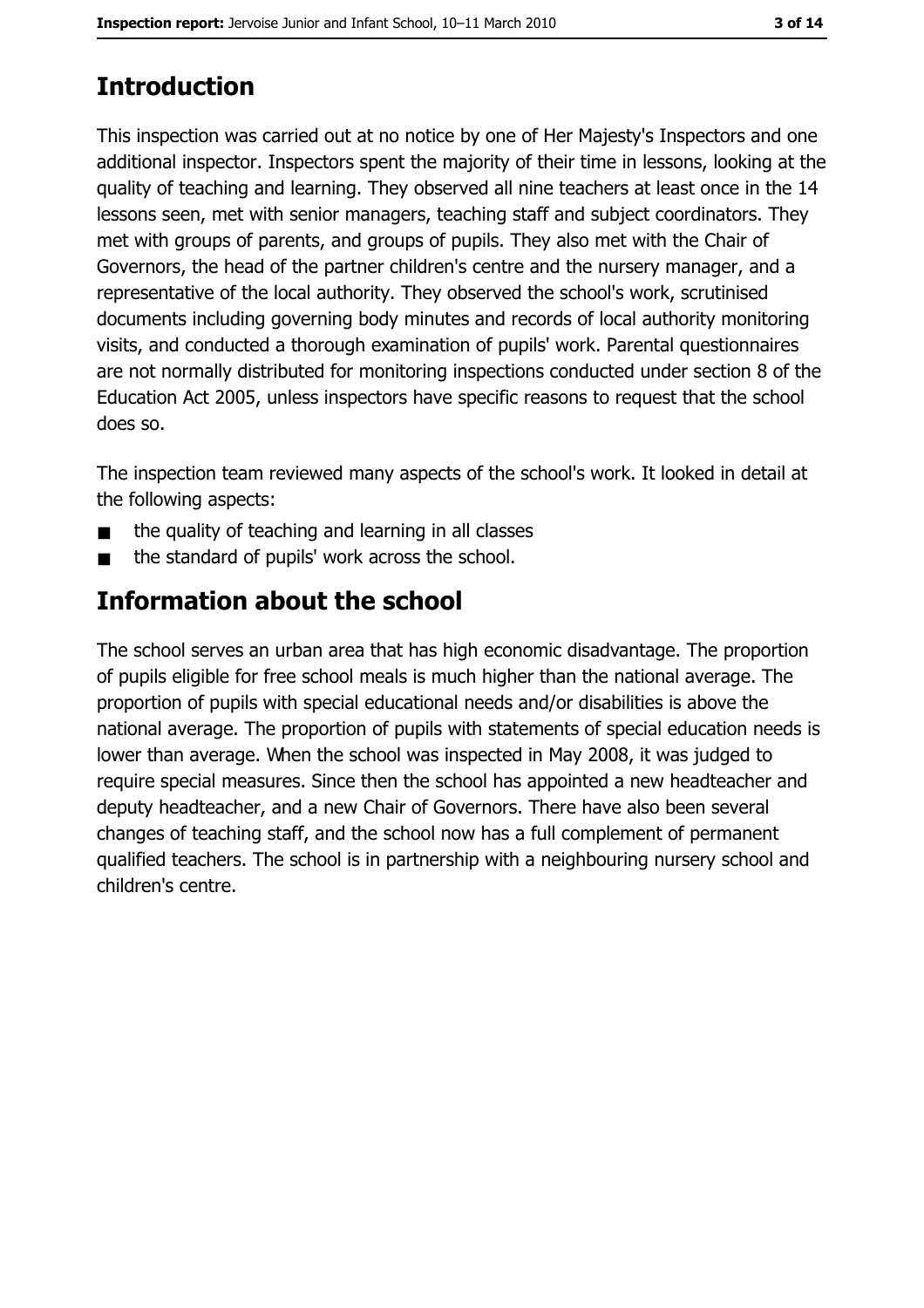# **Inspection judgements**

#### Overall effectiveness: how good is the school?

#### The school's capacity for sustained improvement

#### **Main findings**

Jervoise Junior and infant school is now a good school. In accordance with section 13 (4) of the Education Act 2005, Her Majesty's Chief Inspector is of the opinion that the school no longer requires special measures. The headteacher has transformed the quality of teaching and learning through his persistent, clear insistence that all pupils, irrespective of circumstances or previous attainment, can achieve well. He has established a professional working culture that has given teachers the confidence to develop their expertise. As a result, teachers are skilled at assessing the learning needs of every pupil and effectively plan and deliver good lessons that accommodate and challenge all pupils. Standards are recovering quickly, pupils' progress is good throughout the school, and they now thoroughly enjoy learning. Standards overall are broadly average in Key Stage 2 but writing in Year 6 is not yet as strong as reading, or mathematics. This reflects the legacy of weak teaching, including multiple staff changes for that class in previous years. The Chair of Governors has an expert understanding of pupils' progress and is proactive in driving improvements, particularly in addressing the needs of pupils with special educational needs and/or disabilities. These pupils are also making good progress now. In all these improving outcomes, the school has demonstrated a strong capacity for improvement. Accurate evaluation is contributing to direct further improvement

Parents and pupils recognise and value the improvements to virtually every aspect of school provision. The headteacher has established an effective curriculum that places pupil involvement at its heart. Pupils ask and eventually answer questions about the current topic, which are then displayed in every class on the 'Wonderwall'. This approach maximises pupils' interest in what they are studying. Teachers throw themselves wholeheartedly into creating a dynamic and enjoyable classroom experience, reinforcing pupils' engagement. For example, they use drama and role-play, song, filmmaking, working with teaching assistants as 'actors' in scenarios that excite and enthuse the pupils. As a result, pupils try their best to learn and want to improve. Pupils are becoming confident at assessing their own work. Thanks to the thorough marking of that work, pupils know how to improve their work, and know the levels that they are achieving. They have time in lessons to respond to the advice of their teachers. Despite the pupils' obvious enjoyment of learning, the re-establishing of parental confidence in the school and the school's best efforts to contact parents on the first day of pupil absence, attendance remains below average. Figures this year have been distorted by unexpected events such as swine flu and bad winter weather.

## What does the school need to do to improve further?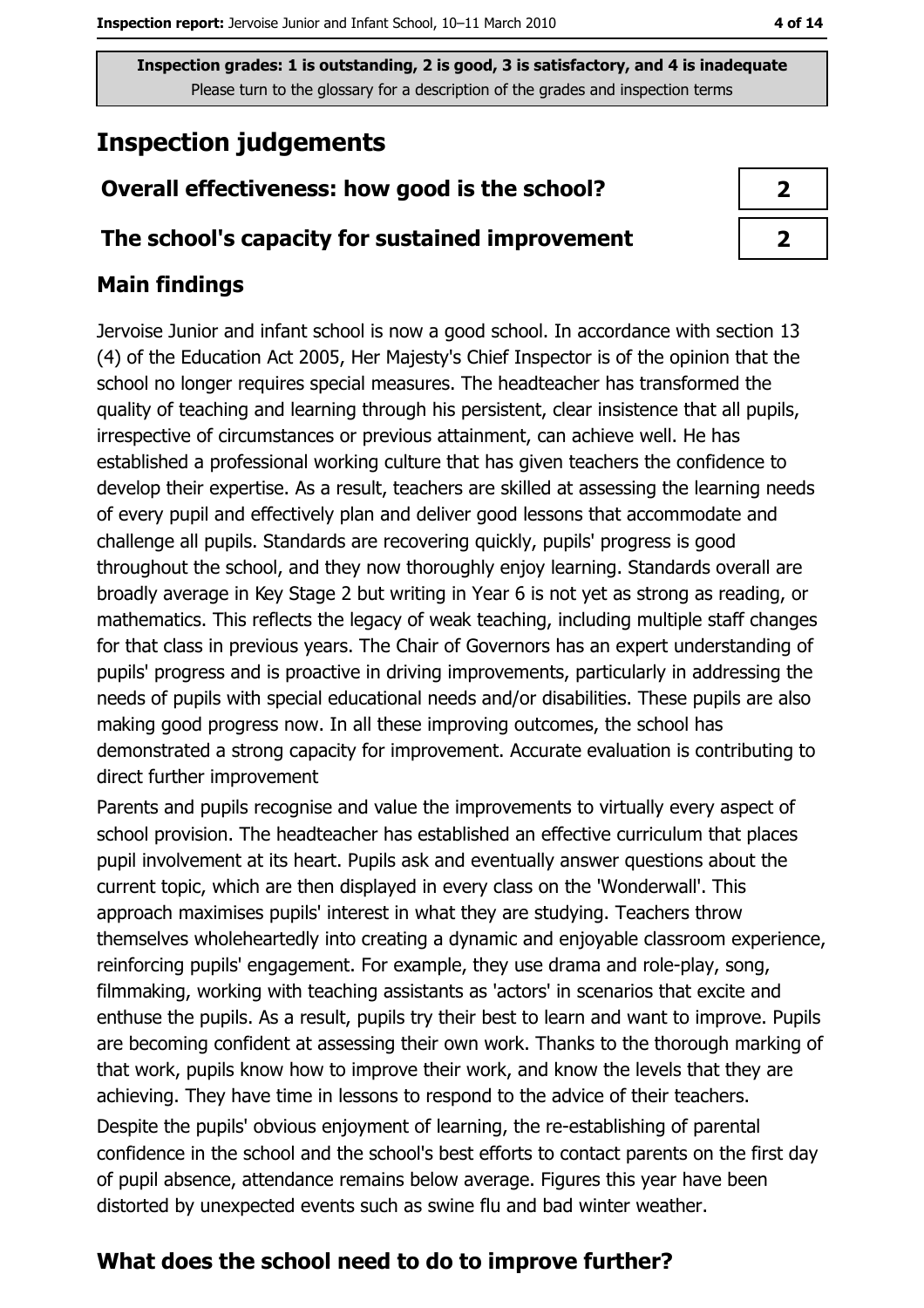- Improve attendance by;
	- building stronger working relationships with parents through the school, extending the example of good practice evident in the nursery
	- establishing a productive link with a school in similar circumstances that has successfully raised poor attendance.
	- Sustain the work of improving standards in writing by further widening the opportunities pupils have to write at length about subjects that motivate and inspire them.

#### **Outcomes for individuals and groups of pupils**

The previous history of underachievement was still evident in the results of standard assessment tests (SATs) in 2009, that showed attainment to be lower than average. But for the first time for many years, measures of progress in 2009 were no longer below average and were the first sign of improving academic outcomes. The older pupils started school with exceptionally low attainment. They are now making good progress. Inspectors judge their standards at Key Stage 2 to be broadly average, including reading and mathematics for Year 6, but Year 6 writing is still lagging behind. Nevertheless, writing is improving rapidly across the school as pupils get more practice, and are more motivated to respond to interesting assignments. That motivation is rooted in good teaching of a creative curriculum that involves a substantial element of pupil participation.

In lessons, pupils try very hard with their work and respond quickly to verbal and written advice from staff. They love activities that involve drama, information and communication technology (ICT) work, multi-media projects such as film making, and they work energetically together in groups, pairs, or when necessary, on their own. Classrooms and corridors have fresh displays of pupils' work; it is important for these pupils to see their work valued publicly. The rate of improvement is remarkable, with clear gains in standards since the start of the academic year. Improvements in mental mathematics skills have ensured a remarkable change in attitude towards mathematics; now pupils enjoy the challenges, and most importantly, are good at self-review and correction if a problem is not solved at the first attempt. This resilience reflects a general confidence about their learning, modelled by confident teaching and support staff.

Pupils told us they felt safe, really enjoyed school, with the older ones delighted in the way the school had improved; they cited much better behaviour, more trips and visits, 'good fun' lessons and very supportive staff. They knew about risks to their health and safety, understood how to deal with them, and how to seek help from the school or their parents. The majority participate in extra sporting activities during the week. The school council has some role in suggesting improvements to playground facilities. The school's own survey of pupils and parents confirmed that most are happy with all aspects of school life. Pupils behave well in and around school and take a pride in their appearance and new uniform. They are considerate towards each other, and other less

 $\overline{2}$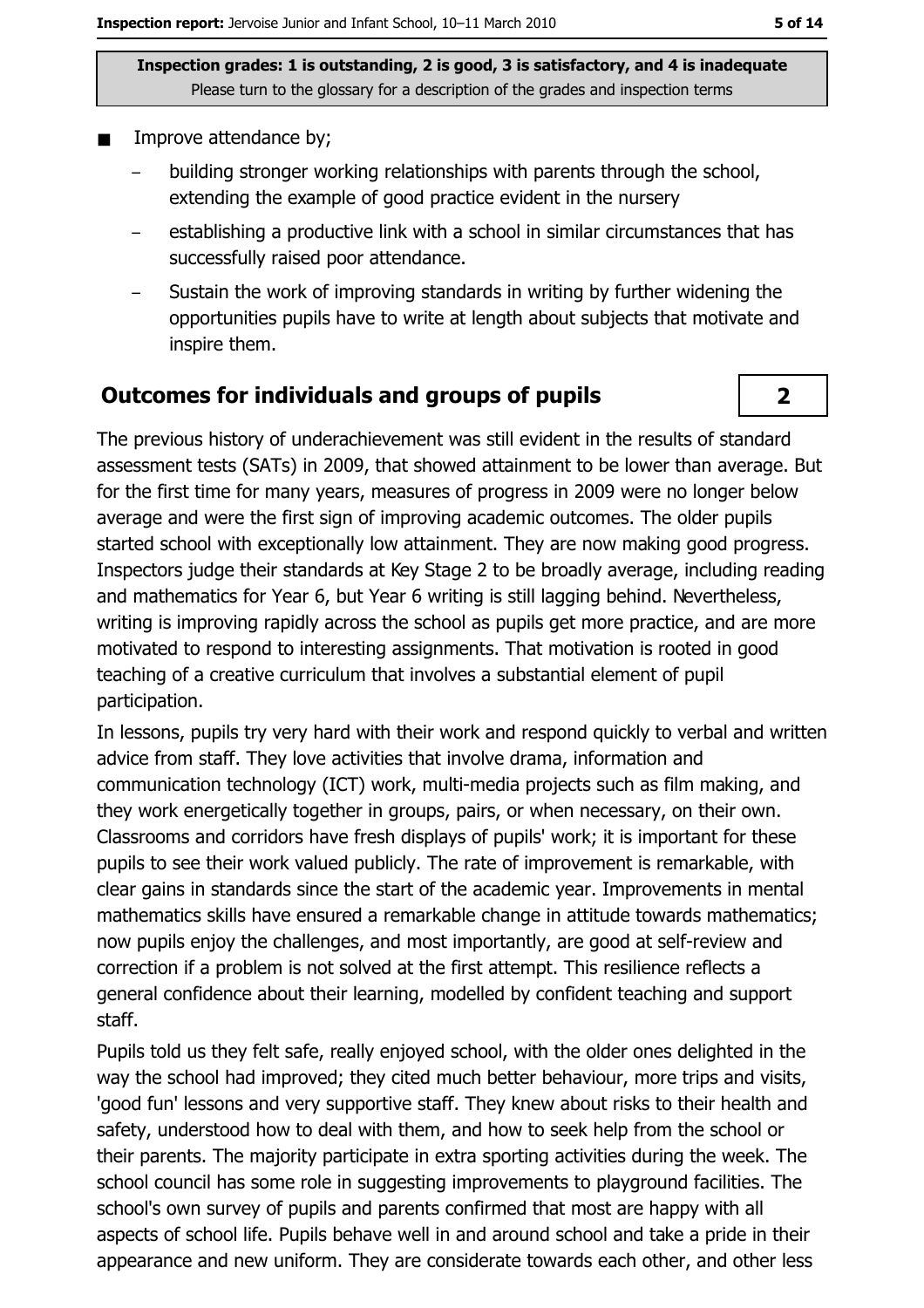fortunate communities through fund-raising events.

Pupils get on well with one another, and with staff; the school is a harmonious place to learn. However, despite the lively and vibrant atmosphere throughout the school, attendance remains disappointingly low. The school does pursue parents of persistent absentees through the courts, and very recent figures show some improvements. In the absence of a dedicated education welfare officer, the school has reassigned some responsibilities to include the school's learning mentor as part of the team trying to improve attendance. The nursery staff have begun to visit parents at home, and this has started to show benefits in better attendance and positive parental commitment to the school. There is a developing ability to connect parents to other local services through on-site provision for these parents, such as job-centre plus.

These are the grades for pupils' outcomes

| Pupils' achievement and the extent to which they enjoy their learning                                                     |                         |
|---------------------------------------------------------------------------------------------------------------------------|-------------------------|
| Taking into account:<br>Pupils' attainment <sup>1</sup>                                                                   | 3                       |
| The quality of pupils' learning and their progress                                                                        | $\mathcal{P}$           |
| The quality of learning for pupils with special educational needs and/or<br>disabilities and their progress               | 2                       |
| The extent to which pupils feel safe                                                                                      | $\overline{\mathbf{2}}$ |
| <b>Pupils' behaviour</b>                                                                                                  |                         |
| The extent to which pupils adopt healthy lifestyles                                                                       |                         |
| The extent to which pupils contribute to the school and wider community                                                   |                         |
| The extent to which pupils develop workplace and other skills that will<br>contribute to their future economic well-being |                         |
| Taking into account:<br>Pupils' attendance <sup>1</sup>                                                                   | 4                       |
| The extent of pupils' spiritual, moral, social and cultural development                                                   | 3                       |

## How effective is the provision?

Teaching and learning are good through the school, with many examples of outstanding practice. Teachers have a thorough understanding of pupils' current attainment, and know what their next steps in learning should be. A real strength for teaching is the way

The grades for attainment and attendance are: 1 is high; 2 is above average; 3 is broadly average; and 4 is low.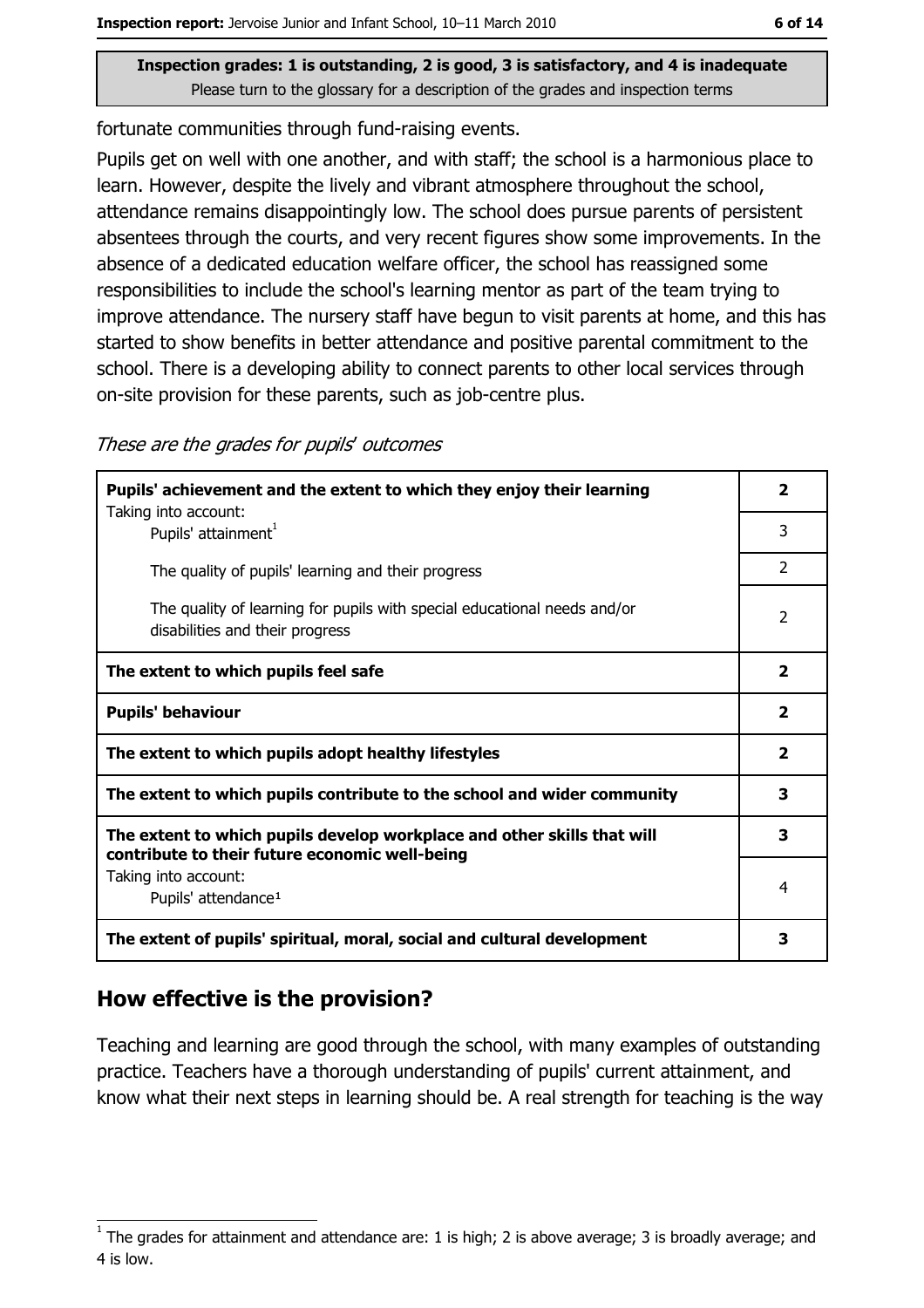teachers sense the pupils' response to their learning, and then swiftly adapt to maximise pupil progress. This may be, for example by a quick re-visiting of ideas with a small group, or by accelerating the lesson because learning is already secure. Equally important is the trust teachers place in pupils to self-assess, and then choose a pathway through the lesson. For example, in a demanding lesson about rainforest deforestation, pupils had the choice of leaving the class to engage in ICT research on fair-trade or to remain with the teaching assistant to go over some tricky aspects of deforestation and its impact on us in Britain. Remarkably, several pupils chose to stay behind to ensure they fully understood the ideas.

Underpinning the high quality of teaching is an interesting and effective approach to the curriculum, which gives pupils an important role in determining the content of the lessons they follow. Pupils contribute their own questions, and eventually their own answers, as part of a shared plan to learn about an issue (deforestation, for example). Teachers mould these questions into the overall plan for the topic, whilst ensuring full coverage of statutory requirements. In literacy, the school is trying to give pupils something worthwhile, in pupils' eyes, to write about. This can involve staff in setting up dramatic scenarios, which often include teaching and support staff acting in role complete with costume to set the scene for a story, or newspaper report, or poem. Pupils really love this approach as they see teachers fully committed to making the lessons interesting, but it is very demanding on staff.

The school has recently completely revised its approach to supporting pupils with special educational needs and /or disabilities, as a consequence of a careful analysis of 2009 performance data led by the chair of governors. A new special educational needs coordinator, new monitoring processes and a better understanding of individual learning needs has ensured that currently, most pupils with special educational needs are making good progress. The school is very effective at supporting the most vulnerable of pupils, including those in local authority care. Parents and carers receive good information on the progress of their children. The school work well with other agencies in order to meet complex needs.

| The quality of teaching                                                                                    |  |
|------------------------------------------------------------------------------------------------------------|--|
| Taking into account:<br>The use of assessment to support learning                                          |  |
| The extent to which the curriculum meets pupils' needs, including, where<br>relevant, through partnerships |  |
| The effectiveness of care, guidance and support                                                            |  |

These are the grades for the quality of provision

## How effective are leadership and management?

The headteacher has quickly established very high expectations of what pupils can do and what teachers should do, and knows how to maximise the benefit of partnerships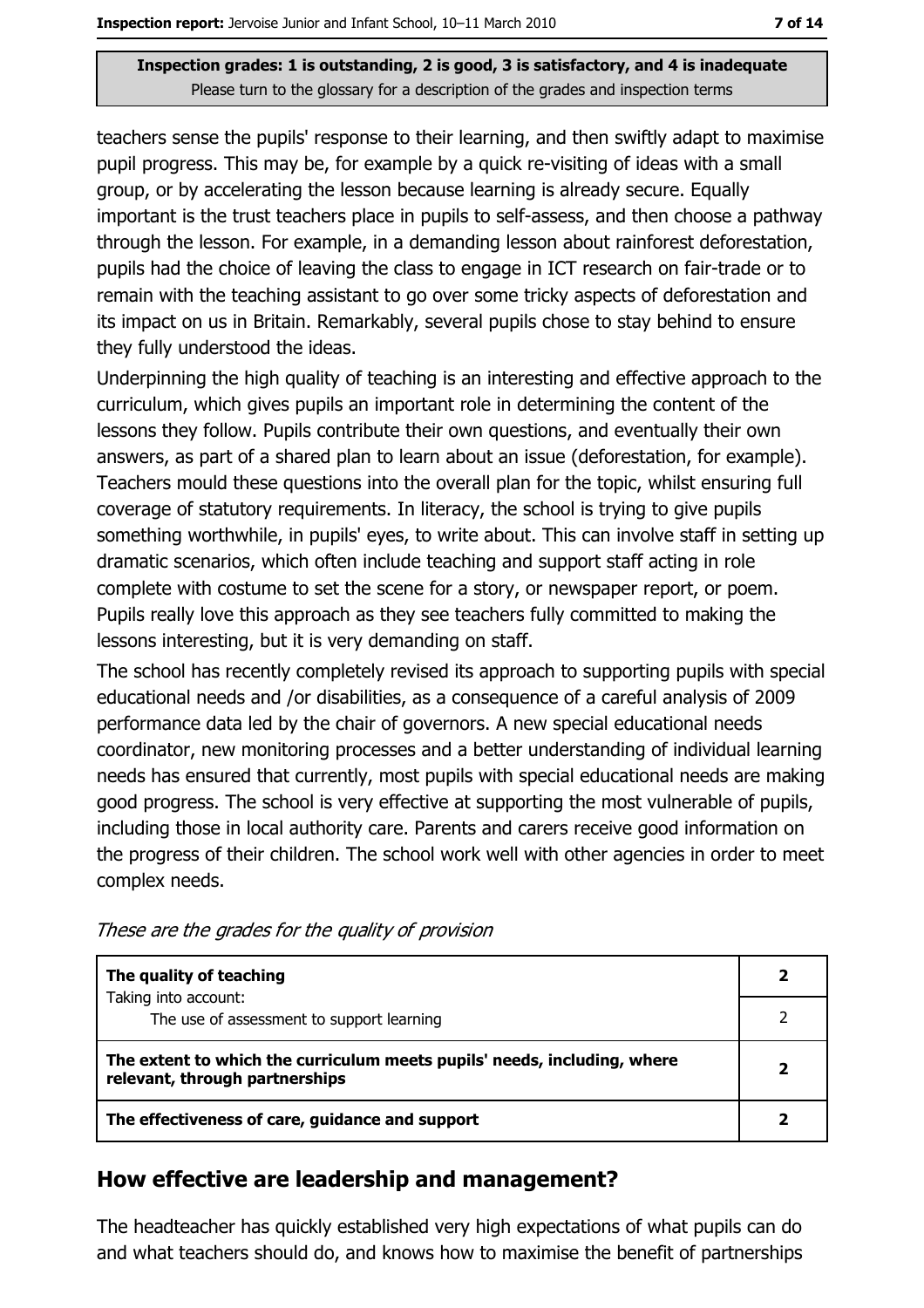with the local authority, local schools, and the local community. His excellent leadership has galvanised others to join in this mission of school improvement. He has introduced a new way to approach the curriculum that requires pupils to have a voice in their learning. With the effective support of local authority consultants, he has ensured staff fully understand how to assess the standards of pupils' work. At the same time, he has given staff the confidence to try new teaching methods and the reassurance that they were right to raise their expectations of what pupils can do, despite the odd setback in a few lessons.

The governing body, primarily through the chair, supported this transformation in professional approach from previously isolated teachers to strong teamwork. The result is a culture of demanding yet very enjoyable teaching that is delivering good learning, with very good humour. The school is a lively, energetic and happy place to work and learn. Governors have also considered how to best ensure equality of opportunity for pupils, particularly those whose circumstances make them vulnerable Good policies and good identification of needs have ensured such pupils make good progress. It is also systematically improving access to the site for disabled pupils and other users. Procedures for ensuring the health and safety of pupils are robust and rigorously monitored by the schools business manager, who also works closely with the governing body to ensure scrupulous adherence to statutory safeguarding requirements.

The primary focus has rightly been on teaching and learning, but now the school is looking to widen the involvement of parents. There is a regular parents' forum, presently attended by about a dozen parents. A recent parental survey revealed very positive support, but with a low response rate. The headteacher set up the effective partnership between the Nursery and a children's centre and nearby nursery school. This is already improving the outcomes for pupils entering Reception. The school understands the local community and has begun to participate in local community action groups, but has yet to systematically consider how it may contribute more effectively to community cohesion. There are good links, however, with schools in London and abroad that involve pupils in exchanging work via e-mail.

The effectiveness of leadership and management in embedding ambition and  $2<sup>1</sup>$ driving improvement Taking into account:  $\overline{2}$ The leadership and management of teaching and learning The effectiveness of the governing body in challenging and supporting the school so that weaknesses are tackled decisively and statutory responsibilities  $\overline{2}$ met  $\overline{\mathbf{3}}$ The effectiveness of the school's engagement with parents and carers The effectiveness of partnerships in promoting learning and well-being  $\overline{2}$ The effectiveness with which the school promotes equality of opportunity and  $\overline{2}$ tackles discrimination

These are the grades for leadership and management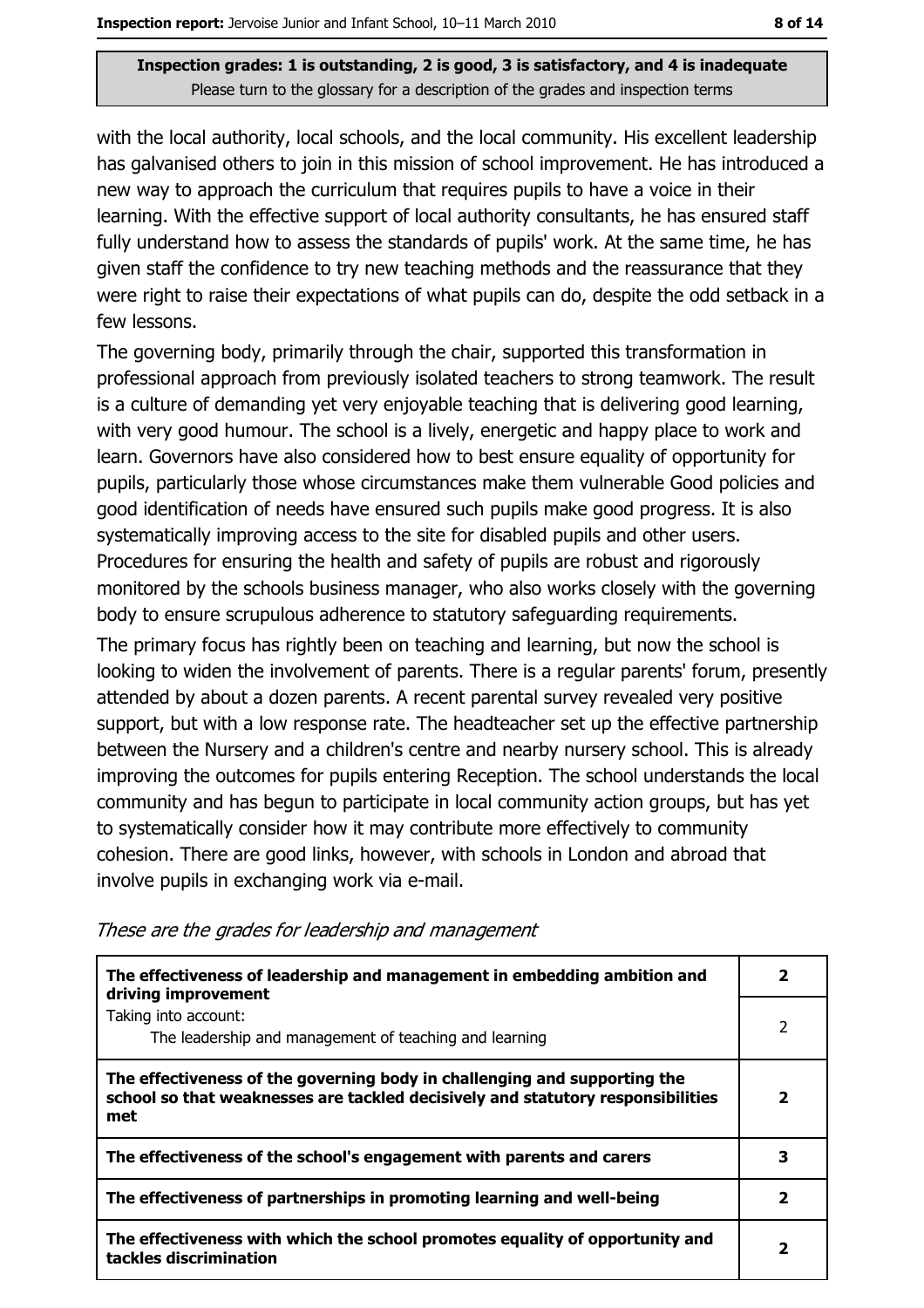| Inspection grades: 1 is outstanding, 2 is good, 3 is satisfactory, and 4 is inadequate |  |
|----------------------------------------------------------------------------------------|--|
| Please turn to the glossary for a description of the grades and inspection terms       |  |
|                                                                                        |  |
|                                                                                        |  |

| The effectiveness of safeguarding procedures                                            |              |
|-----------------------------------------------------------------------------------------|--------------|
| The effectiveness with which the school promotes community cohesion                     | 3            |
| The effectiveness with which the school deploys resources to achieve<br>value for money | $\mathbf{z}$ |

## **Early Years Foundation Stage**

Children start in the Nursery with skills and experiences that are variable and overall well below those expected at age three. From this generally low starting point, the skilled staff provide a wealth of opportunities that lead all children to make good progress towards their early learning goals. This is most evident in the systematic development of communication and language skills. Parents spoke very positively of the improvements they had seen in their child's development as a result of this good provision. Children settle quickly to activities, with no reluctance to leave parents, and they say they feel safe and know that adults care for them. The children are interested in teacher-led sessions, and take the opportunities to develop their own ideas independently because of their positive attitudes to learning that the Nursery and reception have developed. They behave very well. The partnership with a children's centre provides extremely effective support with expertise that is apparent in the planning of activities to move children forward.

These are the grades for the Early Years Foundation Stage

| <b>Overall effectiveness of the Early Years Foundation Stage</b>                             |                |  |
|----------------------------------------------------------------------------------------------|----------------|--|
| Taking into account:<br>Outcomes for children in the Early Years Foundation Stage            |                |  |
| The quality of provision in the Early Years Foundation Stage                                 |                |  |
| The effectiveness of leadership and management of the Early Years<br><b>Foundation Stage</b> | $\overline{2}$ |  |

#### **Views of parents and carers**

Inspectors met with a group of ten parents, who all commented on the substantial improvements to the school in the past year, which they wholeheartedly welcomed. The school had recently conducted its own survey using Ofsted's questionnaire, and this affirmed that almost all of the 21 parents who responded are pleased with the educational provision of the school, and that their children enjoy school. Parents mentioned the positive impact of an ICT mathematics-learning programme that children enjoyed using at home. They felt concerns 'were dealt with immediately' by the headteacher, who was approachable and easy to talk to. Their children respected him and were no longer fearful of school. Other parents we met casually also affirmed their satisfaction with the school.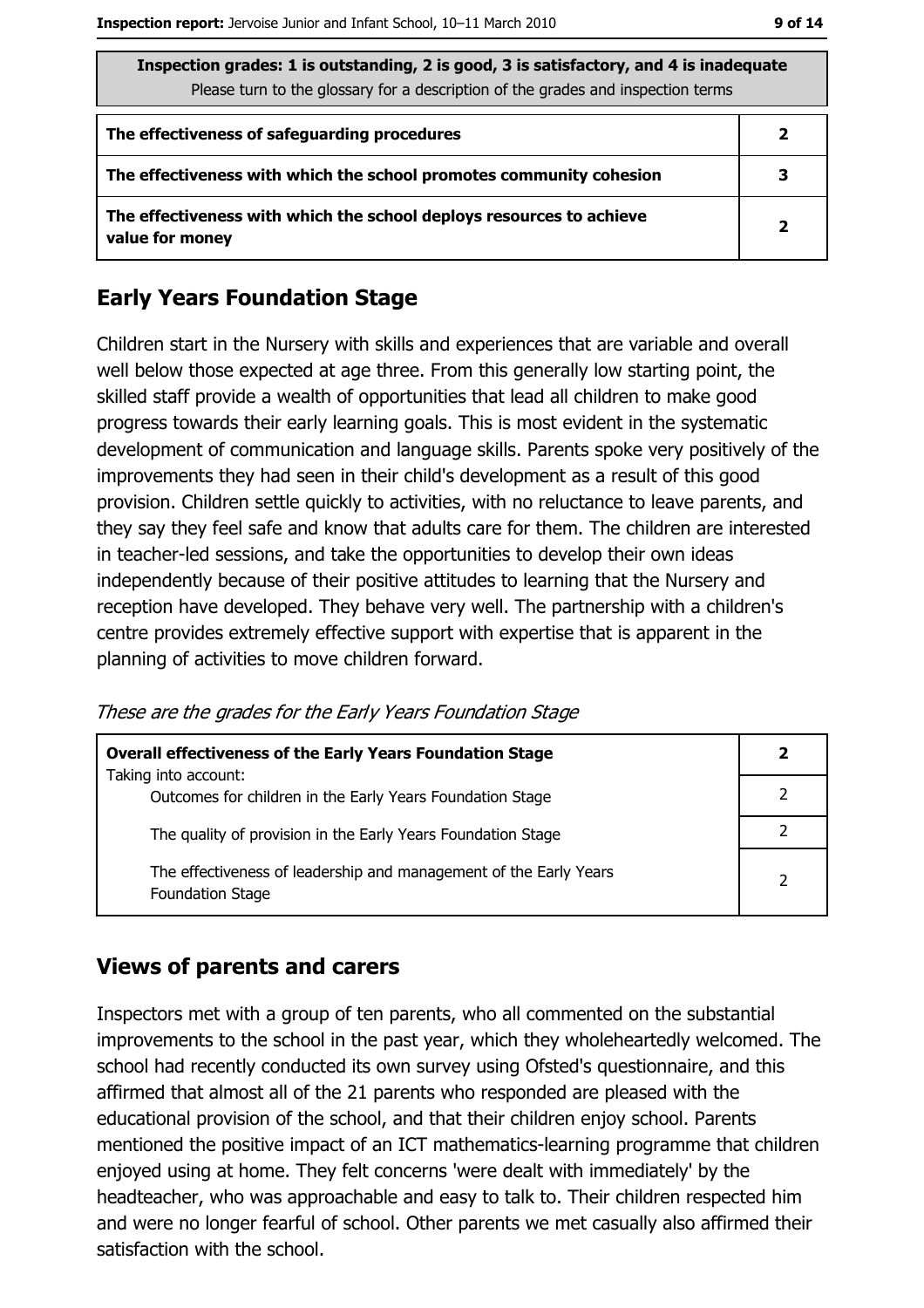#### Responses from parents and carers to Ofsted's questionnaire

Parental questionnaires are not normally distributed for inspections conducted under section 8 of the Education Act 2005, unless inspectors have specific reasons to request that the school does so.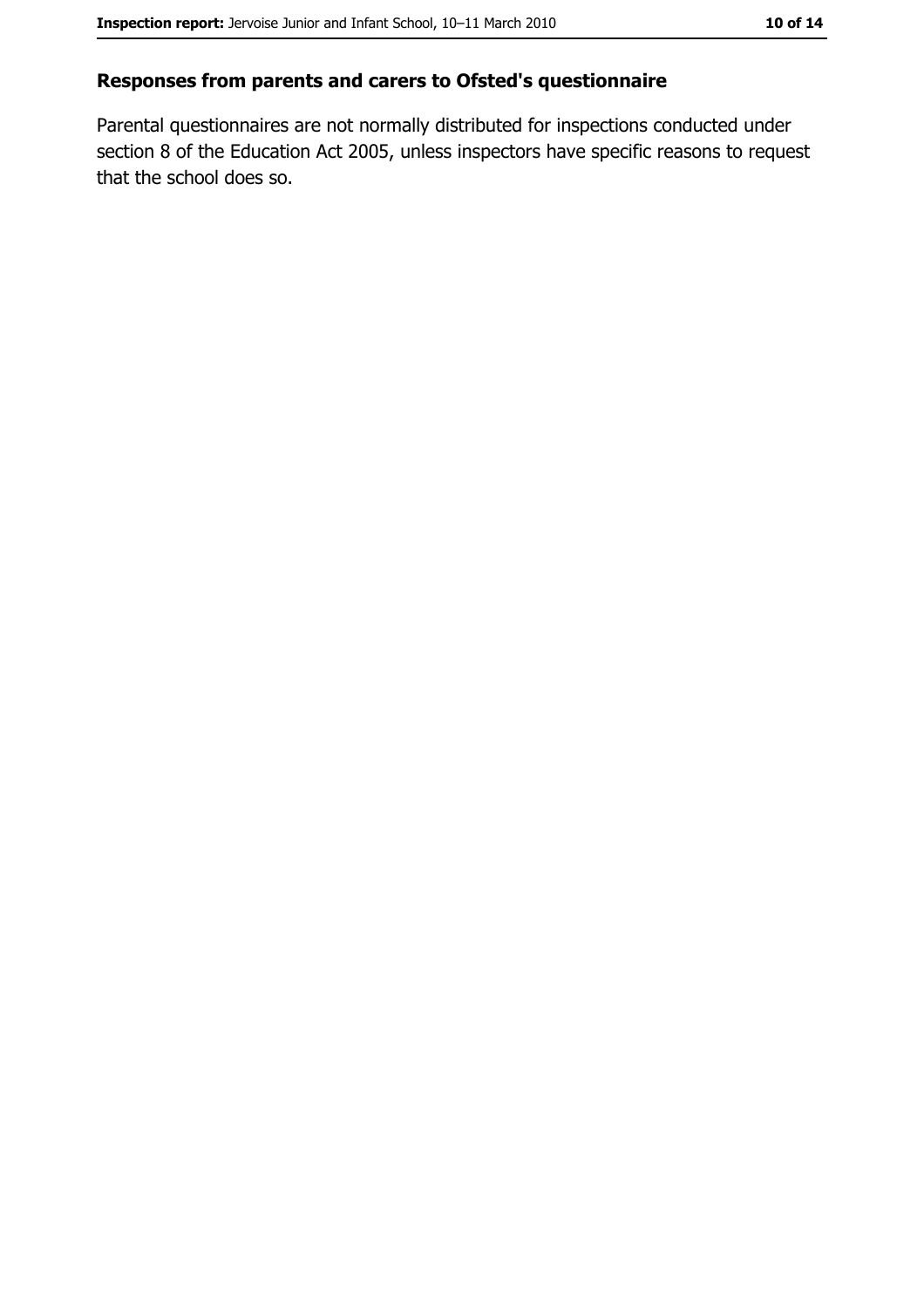# Glossary

| Grade   | <b>Judgement</b> | <b>Description</b>                                                                                                                                                                                                               |
|---------|------------------|----------------------------------------------------------------------------------------------------------------------------------------------------------------------------------------------------------------------------------|
| Grade 1 | Outstanding      | These features are highly effective. An oustanding<br>school provides exceptionally well for its pupils' needs.                                                                                                                  |
| Grade 2 | Good             | These are very positive features of a school. A school<br>that is good is serving its pupils well.                                                                                                                               |
| Grade 3 | Satisfactory     | These features are of reasonable quality. A satisfactory<br>school is providing adequately for its pupils.                                                                                                                       |
| Grade 4 | Inadequate       | These features are not of an acceptable standard. An<br>inadequate school needs to make significant<br>improvement in order to meet the needs of its pupils.<br>Ofsted inspectors will make further visits until it<br>improves. |

## What inspection judgements mean

## Overall effectiveness of schools inspected between September 2007 and July 2008

|                       | Overall effectiveness judgement (percentage of<br>schools) |      |                     |                   |
|-----------------------|------------------------------------------------------------|------|---------------------|-------------------|
| <b>Type of school</b> | <b>Outstanding</b>                                         | Good | <b>Satisfactory</b> | <b>Inadequate</b> |
| Nursery schools       | 39                                                         | 58   | 3                   | 0                 |
| Primary schools       | 13                                                         | 50   | 33                  | 4                 |
| Secondary schools     | 17                                                         | 40   | 34                  | 9                 |
| Sixth forms           | 18                                                         | 43   | 37                  | $\overline{2}$    |
| Special schools       | 26                                                         | 54   | 18                  | $\overline{2}$    |
| Pupil referral units  | 7                                                          | 55   | 30                  | 7                 |
| All schools           | 15                                                         | 49   | 32                  | 5                 |

New school inspection arrangements were introduced on 1 September 2009. This means that inspectors now make some additional judgements that were not made previously.

The data in the table above were reported in The Annual Report of Her Majesty's Chief Inspector of Education, Children's Services and Skills 2007/08.

Percentages are rounded and do not always add exactly to 100. Secondary school figures include those that have sixth forms, and sixth form figures include only the data specifically for sixth form inspection judgements.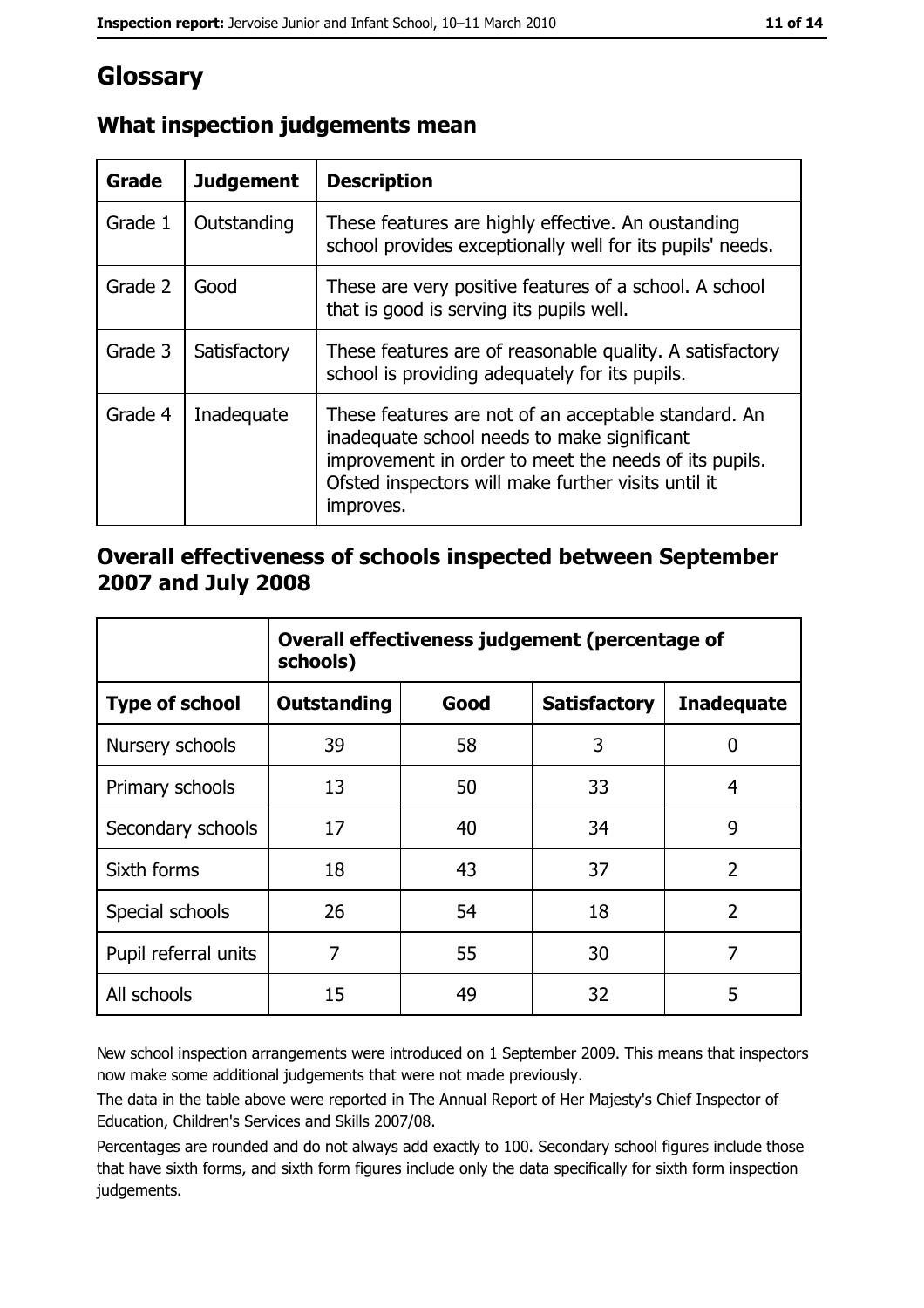# **Common terminology used by inspectors**

| Achievement:                  | the progress and success of a pupil in<br>their learning, development or training.                                                                                                                                                                                                                                |
|-------------------------------|-------------------------------------------------------------------------------------------------------------------------------------------------------------------------------------------------------------------------------------------------------------------------------------------------------------------|
| Attainment:                   | the standard of the pupils' work shown by<br>test and examination results and in<br>lessons.                                                                                                                                                                                                                      |
| Capacity to improve:          | the proven ability of the school to<br>continue improving. Inspectors base this<br>judgement on what the school has<br>accomplished so far and on the quality of<br>its systems to maintain improvement.                                                                                                          |
| Leadership and management:    | the contribution of all the staff with<br>responsibilities, not just the headteacher,<br>to identifying priorities, directing and<br>motivating staff and running the school.                                                                                                                                     |
| Learning:                     | how well pupils acquire knowledge,<br>develop their understanding, learn and<br>practise skills and are developing their<br>competence as learners.                                                                                                                                                               |
| <b>Overall effectiveness:</b> | inspectors form a judgement on a school's<br>overall effectiveness based on the findings<br>from their inspection of the school. The<br>following judgements, in particular,<br>influence what the overall effectiveness<br>judgement will be.                                                                    |
|                               | The school's capacity for sustained<br>improvement.<br>Outcomes for individuals and groups<br>of pupils.<br>The quality of teaching.<br>The extent to which the curriculum<br>meets pupil's needs, including where<br>relevant, through partnerships.<br>The effectiveness of care, guidance<br>■<br>and support. |
| Progress:                     | the rate at which pupils are learning in<br>lessons and over longer periods of time. It<br>is often measured by comparing the<br>pupils' attainment at the end of a key<br>stage with their attainment when they<br>started.                                                                                      |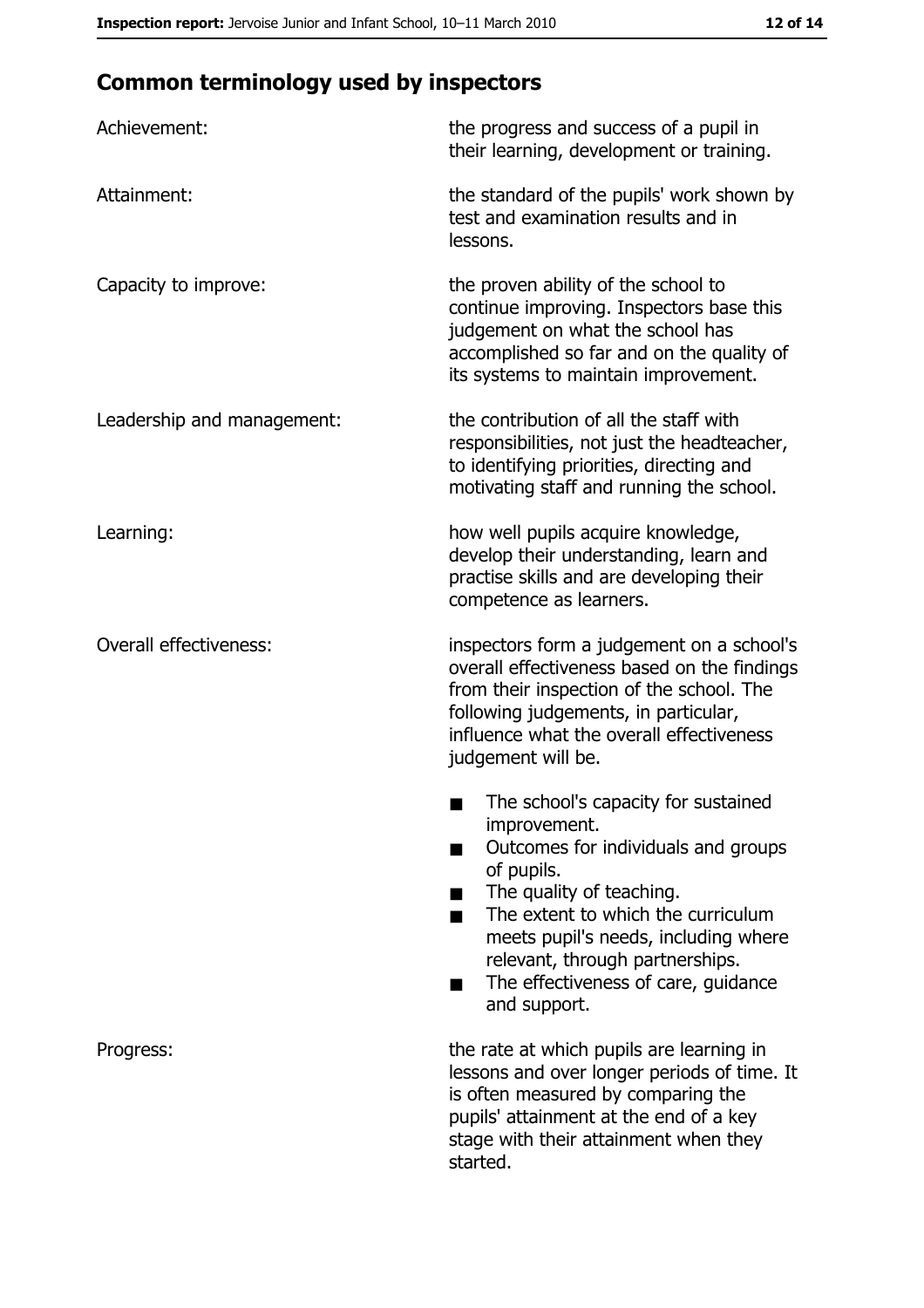This letter is provided for the school, parents and carers to share with their children. It describes Ofsted's main findings from the inspection of their school.



#### 12 March 2010

**Dear Pupils** 

Inspection of Jervoise Junior and Infant School, Birmingham, B29 5QU

Thank you for your enthusiastic welcome we enjoyed as we inspected your school. We are delighted with the good quality of the teaching and learning we saw. Your approach to your work, particularly when you need to check answers, or think carefully about your understanding, is very good. Your work in class is at the standards we expect for your age in most cases, and we can see that writing is getting rapidly better than before. Thanks to the excellent leadership of Mr McCabe, and the skilled work of your teachers and classroom support staff, we are confident that the school no longer requires 'special measures' because now it is a good school.

We agree with you that learning and lessons are great fun, and that is because teachers put so much effort into making lessons enjoyable such as when they use drama to set up a story. You behave well in class and around the school, and always greet visitors with a cheerful hello'. The school is improving quickly, and there are two priorities for you and your teachers to consider. You will improve further with more practice, particularly when you are writing about things that interest you. Since the topics you study do give you the chance to find out answers to your own questions, you should have every opportunity to enjoy your writing. We also think that your attendance could be a lot better, and that really does need all of you to do your very best to attend school every day.

Best wishes for your future Yours sincerely **Brian Cartwright** Her Majesty's Inspector